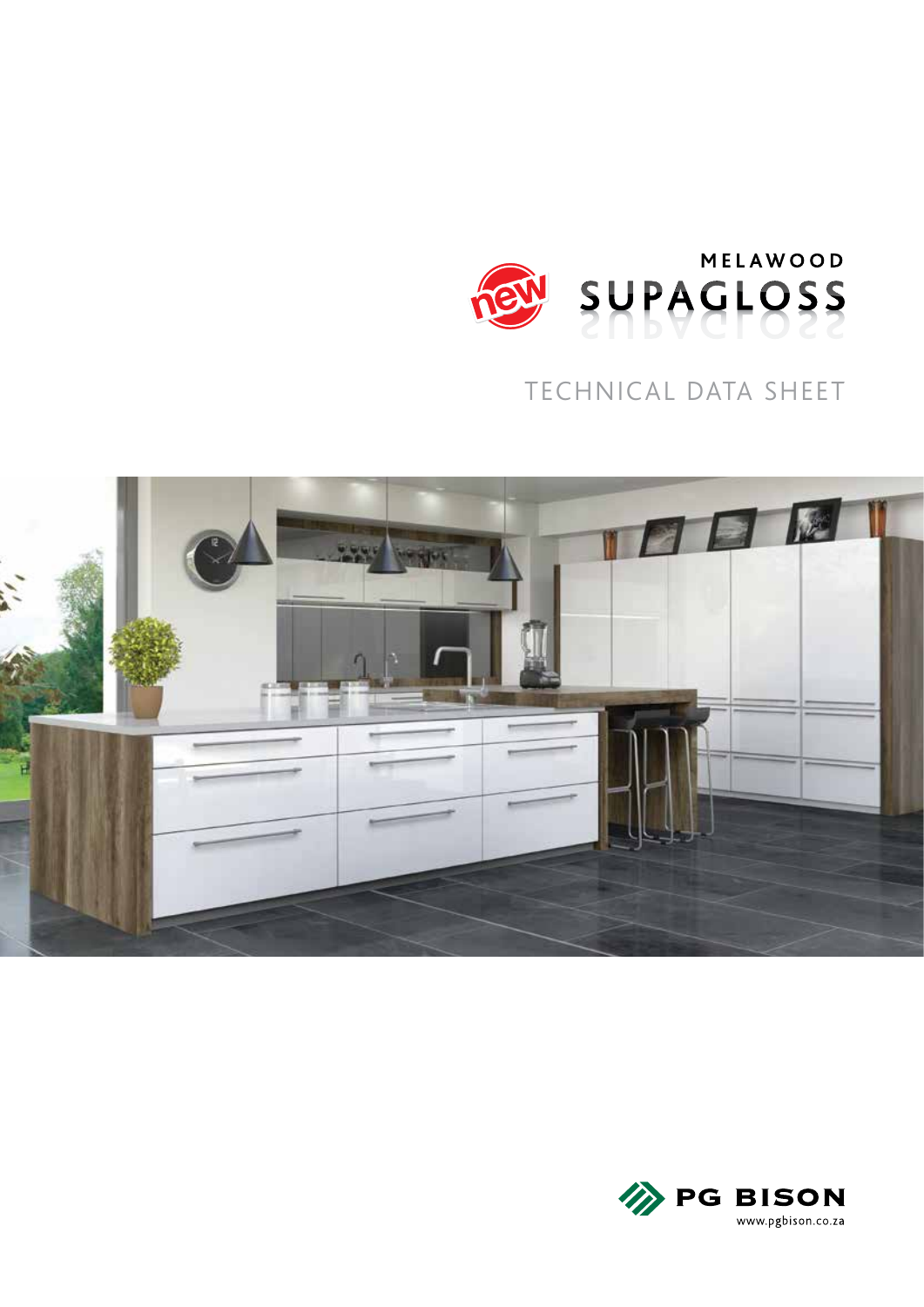## Choose MelaWood® SupaGloss™

- Gloss level  $> 101$  GE (20 $^{\circ}$ )
- ✔ Durable, UV hardened gloss surface
- ◆ Standard wood working tools can be used
- ✔ Protective film shields gloss surface during handling and processing
- ✔ Trusted MelaWood® decor on a quality SupaWood® core
- $\vee$  Consistent quality and colour in a stylish range
- ✔ Available in 2750mm x 1830mm for better yield and less waste
- $\vee$  Cost effective and value for money
- ✔ Matched edging available locally
- ◆ Manufactured locally to European standards by PG Bison

MelaWood® SupaGloss<sup>™</sup> makes use of world-leading, patented technologies to produce a desirable and hard-wearing high gloss decorative board.

MelaWood® SupaGloss<sup>™</sup> also gives you a gloss surface with consistent stability and visual depth, so you can work in confidence knowing your end product will look superb.

Manufactured locally to European standards by class leading PG Bison gives you the assurance of a dependable, readily-available product, consistent in colour and surface finish. You never have to worry about one batch of MelaWood® SupaGloss™ not matching the next.

A hot coat polyurethane (PUR) is applied to MelaWood® with a SupaWood® core and cured using ultraviolet (UV) light. This innovative process creates a durable, high gloss surface with good wear and scratch resistance.

MelaWood® SupaGloss<sup>™</sup> is supplied with a protective film to shield the gloss face during handling and processing. The reverse side comes in a matching décor with a matt finish. Your end product will arrive on site looking as good as you intended.

Put PG Bison's MelaWood® SupaGloss™ to the test.

# Processing Guidelines

These guidelines are recommendations only. They are provided without warranty or liability and do not constitute a special contract. The user is obliged to test the suitability of this product for their specific purpose or project before use.

## Machining

Normal sizing and edging processes can be used for MelaWood® SupaGloss<sup>™</sup>.

The environment must be suitable for the processing of high end, high gloss surfaces. This means all tools must be kept sharp. Machinery must be stabilized, squared and well maintained. All equipment must be as clean as possible and a close watch must be kept on all details.

The following points should be noted for better processing:

- The user should always test and prototype in detail to ensure suitability of the product
- A keen eye for detail and good operator skills are essential in the production of high gloss components
- Use adequate dust extraction to keep the environment and equipment clean
- The gloss surface, with its protective film in place, should face upwards during cutting
- Use a scoring blade on the underside to achieve a cleaner cut
- Use and operate the scoring blade the same way as for MelaWood® cutting
- The board should always be firmly supported and positioned during machining
- Use the tool / machine supplier's guidelines for cutting speed and feed rates
- Use top end adhesives, and no filler material where possible, in the edge banding process for best results
- Pre-milling is strongly recommended to eliminate visible joins in the edge banding process
- The product must be correctly stored through all stages of processing
- Storage and processing conditions should correspond closely to the climate of final installation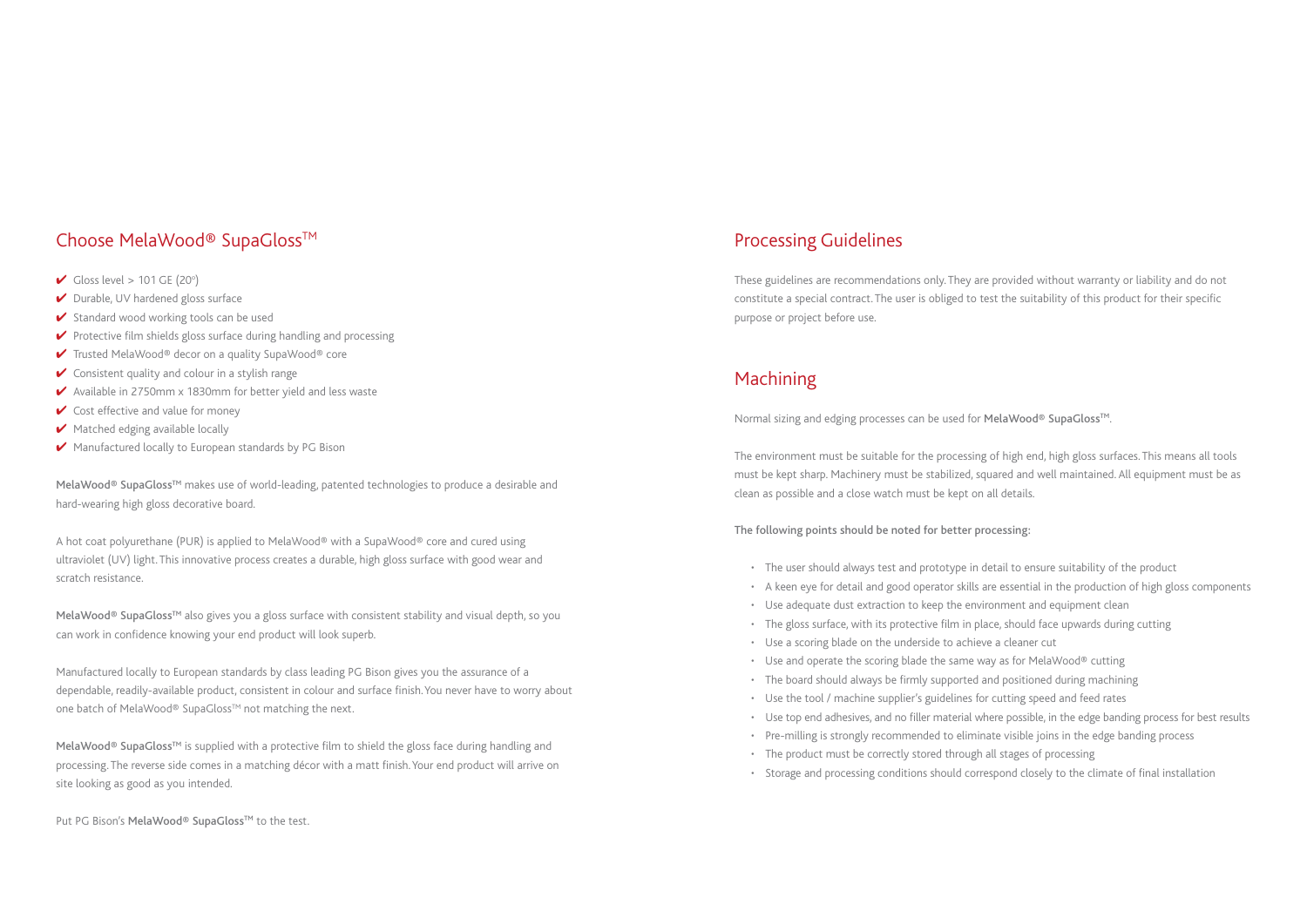# Tooling in General

For the best quality finish of MelaWood® SupaGloss™, the following tooling guidelines are important:

- New tooling or sharp, newly honed tools are an essential requirement
- Tungsten carbide or diamond tipped cutting edges will provide the best results
- Use the recommended cutting speed and feed rates as per the authorized tool supplier
- Keep to a regular and sufficient re-sharpening programme in accordance with the tool supplier's recommendations

## Storage

### HORIZONTAL STORAGE | STACKING

- Always stack on flat, load-bearing ground
- Use joists | dunnage of uniform thickness and with lengths corresponding to the width of the board
- The distance between the joists | dunnage depends on the thickness of the boards
	- For board thickness ≥ 15mm, use 800mm spacing or a minimum of 4 joists for 2750mm board
	- For board thickness < 15mm, use spacing smaller than 800mm. The rule of thumb is "Distance =  $50 \times$  board thickness (m)"
- Use cover boards to protect the board surface
- Protect the board edges if board stacks are to be fastened with steel or plastic bands, by using corner protectors
- Where stacks are to be stacked on top of each other, make sure to vertically align the joists | dunnage to prevent deforming the boards through uneven pressure
- Avoid protruding boards in stacks
	- For board thickness < 15mm, use spacing smaller than 800mm. The rule of thumb is "Distance =  $50 \times$  board thickness (m)"
- Use cover boards to protect the board surface



- Only ever stack a small number of MelaWood® SupaGloss<sup>™</sup> boards together vertically
- Horizontal storage is the preferred method of stacking, especially for large volumes of board
- when stored vertically
- Sufficient fastening can be achieved with closed storage locations, stacks, or shelves
- The storage surface should not exceed a width of 500mm



• The gloss surface makes slippage easy, so ensure safe fastening of MelaWood® SupaGloss<sup>™</sup> boards

Right



Wrong



- Protect the board edges if board stacks are to be fastened with steel or plastic bands, by using corner protectors
- Where stacks are to be stacked on top of each other, make sure to vertically align the joists | dunnage to prevent deforming the boards through uneven pressure
- Avoid protruding boards in stacks

#### VERTICAL STORAGE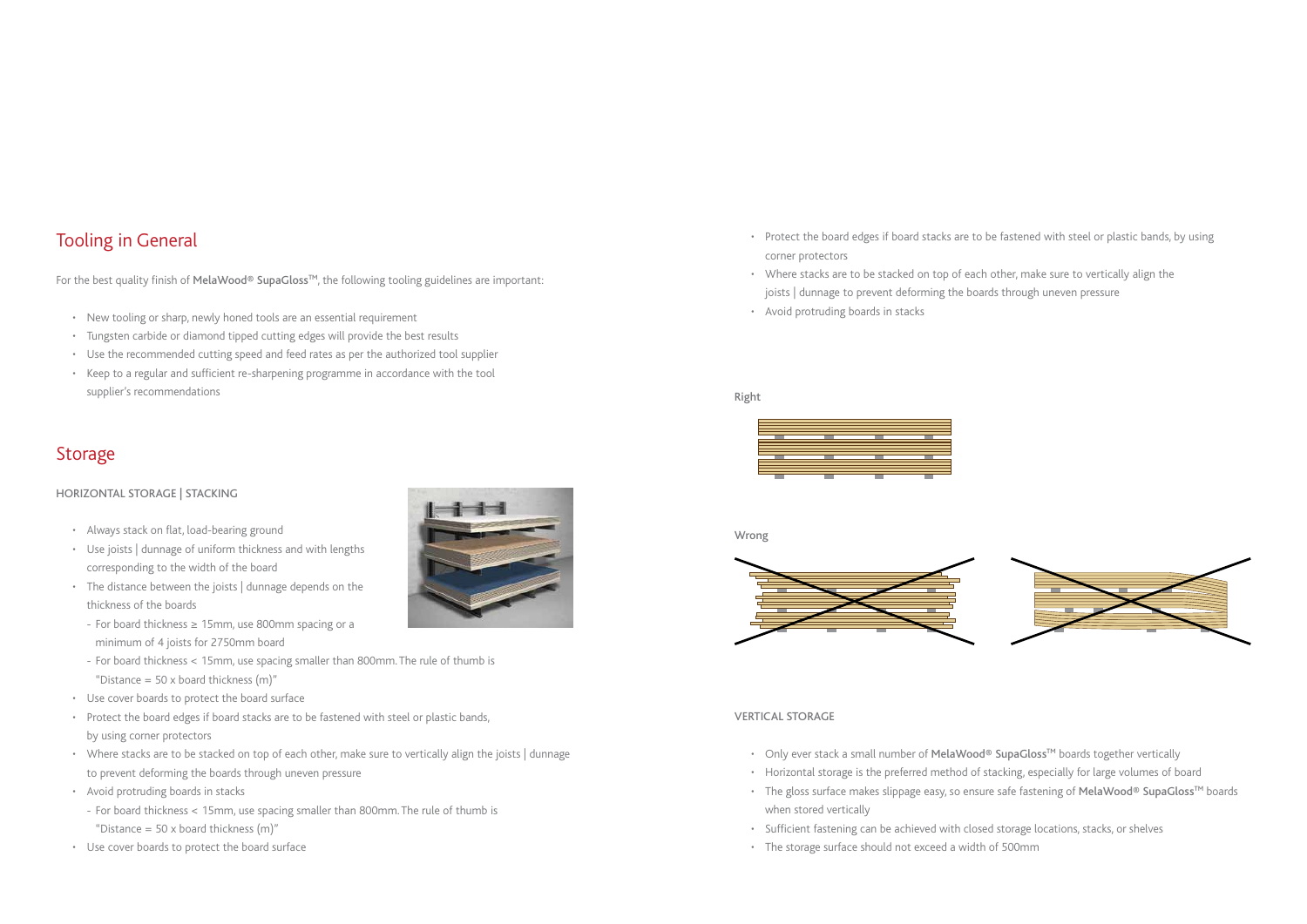### General Notes

- MelaWood® SupaGloss<sup>™</sup> should be stored and processed in a stable climate where temperature does not fluctuate outside of 10 to 35 °C (and relative air humidity 50-60%)
- Storage and processing conditions should correspond to the climate of final installation
- For optimal flat behaviour, avoid exposure to the following during transport, storage and processing:
- Storage in the immediate proximity of heating sources (presses / dryers)
- Direct exposure to heat and sunlight (outdoor UV light)
- Unequal air conditioning with increased air humidity
- Storage in direct draft
- Individual boards, as well as the stack's top and bottom boards react faster to changing environmental influences (climate) than boards inside the stacks, so use cover boards
- MelaWood® SupaGloss<sup>™</sup> should be conditioned for an adequate period of time in the respective rooms under the subsequent conditions of use prior to installation
- The protective film on MelaWood® SupaGloss<sup>™</sup> should be removed as soon as possible after processing, but never later than 5 months after delivery, to ensure a clean and problem free removal
- Boards covered with the protective film should not be left in direct sunlight (UV light)
- MelaWood® SupaGloss<sup>™</sup> is intended for vertical applications only and is not suitable for high traffic horizontal applications, in particular work surfaces.
- This information should not be taken as freeing the user of their responsibility to check the suitability of MelaWood® SupaGloss<sup>™</sup> to their conditions and processes before use

Products like MelaWood® SupaGloss<sup>™</sup> are continuously developing as are tool and machine technologies, processes and value add activities. Please always refer back to our website for changes and updated product guidelines.

#### Conditions for defect assessment:

For a micro-imperfection to be defined as a defect, it must be detectable under the following conditions (this applies to spots/dents as well as fibres/scratches):

- Assessment is under daylight-like lighting (5000 Kelvin)
- Viewing distance of at least 700mm from board surface
- Viewing duration: maximum 20 seconds
- Light intensity: 1000 to 2000 Lux
- Inclination angle of product: 30° to the vertical

#### Care and Cleaning Instructions:

After removing the protective film, the surface is ready for daily use, but an additional polishing is recommended. For general cleaning, a light soap solution is sufficient. Important: Do not use scouring pads or abrasive and corrosive cleaners or cleaners with alcohol.

## Technical Data Sheet

| <b>Product Features</b> | <b>Test Method</b>                                 | <b>Measure Values</b>                 |
|-------------------------|----------------------------------------------------|---------------------------------------|
| Gloss-Level             | <b>DIN EN 13722</b>                                | (60°)<br>$>90$ GE                     |
|                         |                                                    | $>101$ GE $(20^{\circ})$              |
| Scratch resistance      | EN 15186                                           | $> 0.6$ N, Process B                  |
| Abrasion resistance     | EN 15185                                           | > 300U                                |
| Chemical resistance     | DIN 68 861 T1 / IHD-W-460/ ISO-MAT 0066/ FIRA 6250 | passed                                |
| Surface defects         | EN 14323                                           | 2mm <sup>2</sup> each 1m <sup>2</sup> |
| Longitudinal error      | EN 14323                                           | 20mm/m                                |